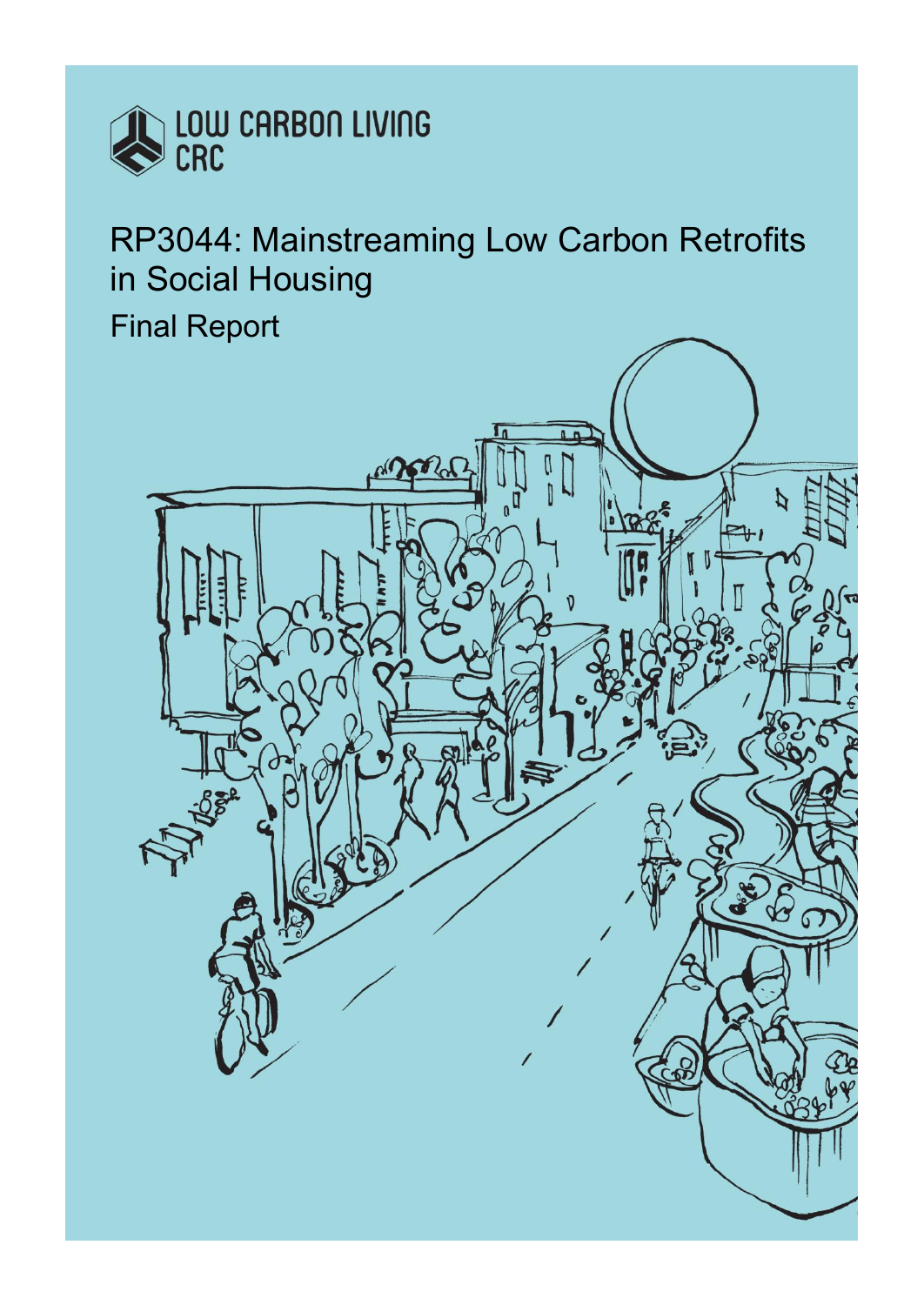| <b>Authors</b>     | Daly D. Harada T. Waitt G. Tibbs M. Cooper P.                                                                                                            |  |  |  |
|--------------------|----------------------------------------------------------------------------------------------------------------------------------------------------------|--|--|--|
| Title              | RP3044: Mainstreaming Low Carbon Retrofits in Social Housing. Final Report                                                                               |  |  |  |
| <b>ISBN</b>        |                                                                                                                                                          |  |  |  |
| Date               | 27/03/2018                                                                                                                                               |  |  |  |
| Keywords           |                                                                                                                                                          |  |  |  |
| Publisher          | <b>CRC Low Carbon Living</b>                                                                                                                             |  |  |  |
| Preferred citation | Daly D. Harada T. Waitt G. Tibbs M. Cooper P. 2018, RP3044: Mainstreaming Low Carbon<br>Retrofits in Social Housing. Final Report, CRC Low Carbon Living |  |  |  |

## Document Control

| Revision     | Date       | Version details                                             | Prepared By | Reviewed By |
|--------------|------------|-------------------------------------------------------------|-------------|-------------|
| $\mathsf{A}$ | 27/03/2019 | Released for comment by RP3044<br><b>Steering Committee</b> | D Daly      | T Harada    |
| B            | 20/05/2019 | Updated wrt to comments received<br>from OEH                | D Dalv      | D Daly      |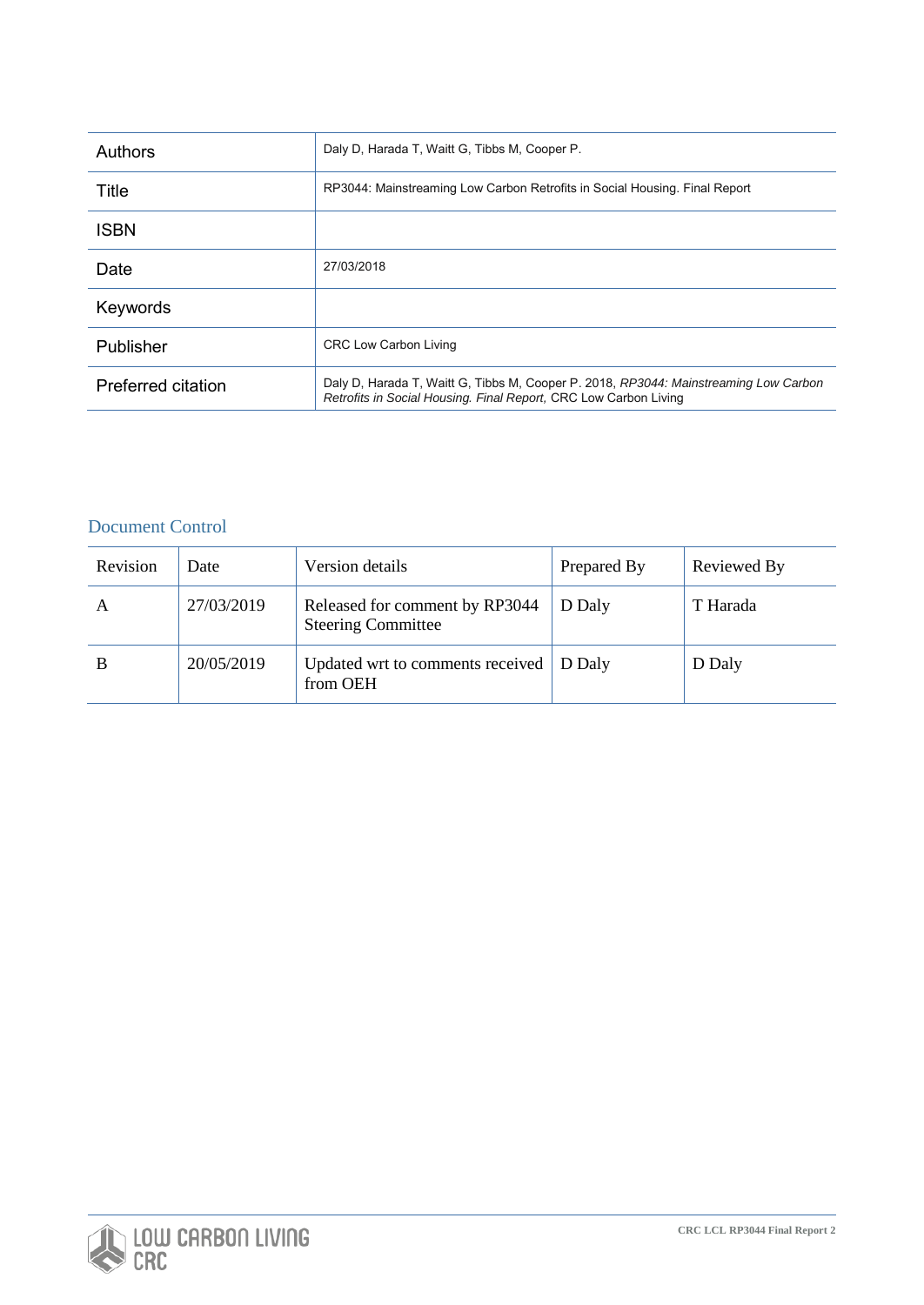### Acknowledgements

We would like to acknowledge the contribution of all participating households, who allowed us into their homes, and shared their stories with us.

We would also like to thank staff at the Aboriginal Housing Office, Evolve, Housing Plus, Housing Trust, Land and Housing Corporation and the NSW Office of Environment and Heritage for helping to facilitate this research project, including providing valuable advice and feedback in all stages of the project.

## Disclaimer

Any opinions expressed in this document are those of the authors. They do not purport to reflect the opinions or views of the CRCLCL or its partners, agents or employees.

The CRCLCL gives no warranty or assurance, and makes no representation as to the accuracy or reliability of any information or advice contained in this document, or that it is suitable for any intended use. The CRCLCL, its partners, agents and employees, disclaim any and all liability for any errors or omissions or in respect of anything or the consequences of anything done or omitted to be done in reliance upon the whole or any part of this document.

## Peer Review Statement

The CRCLCL recognises the value of knowledge exchange and the importance of objective peer review. It is committed to encouraging and supporting its research teams in this regard.

The individual monitoring and evaluation reports have been provided to the relevant Housing Providers for review. Comments were considered and addressed by the author(s) as appropriate.

The current final report has been provided to the Steering Committee for comment.



**Australian Government** Department of Industry, **Innovation and Science** 

**Business** Cooperative Research Centres Programme

© 2019 Cooperative Research for Low Carbon Living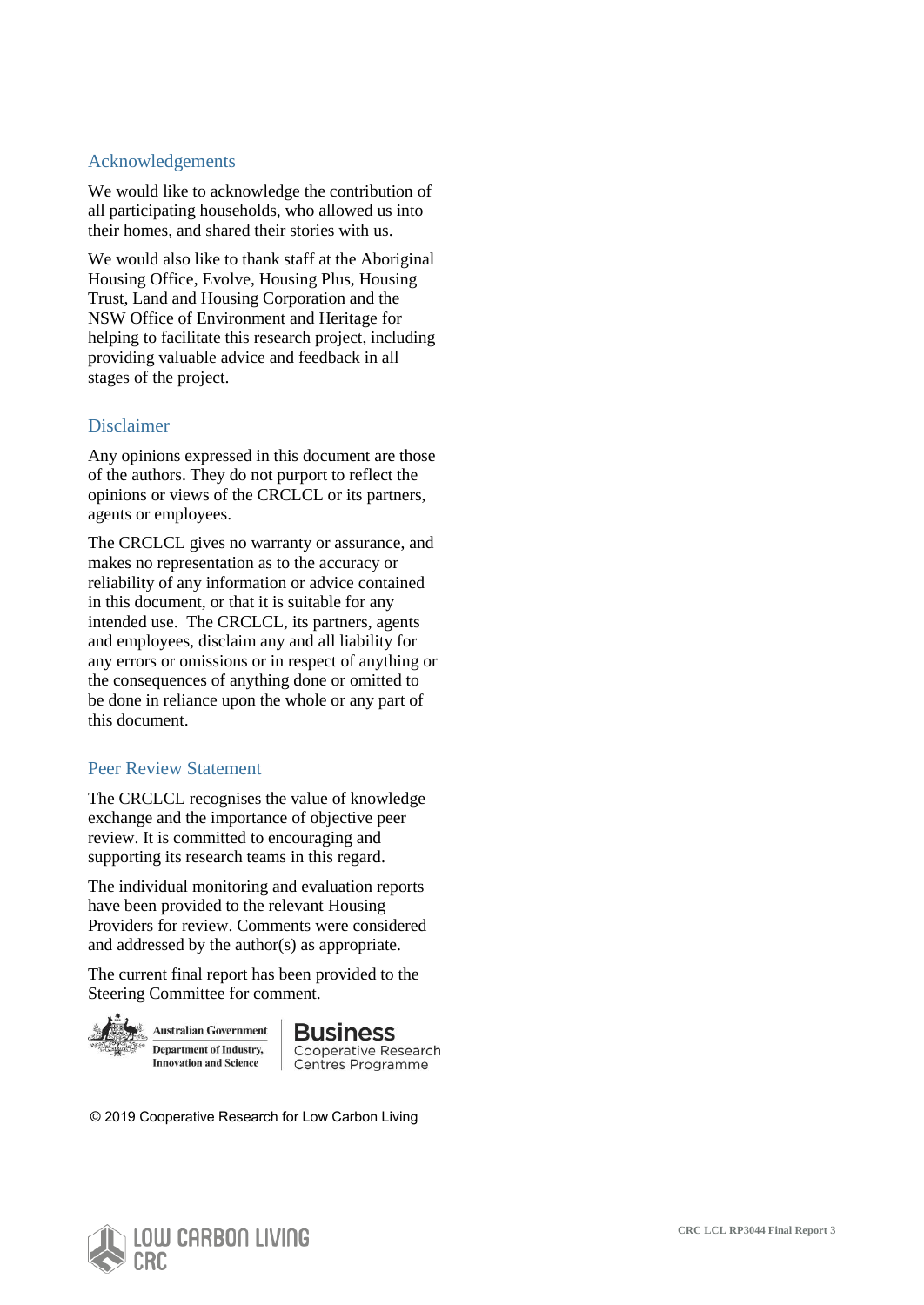# **CONTENTS**

| 2.2. Human Research Ethics Approval7                                                                                                   |
|----------------------------------------------------------------------------------------------------------------------------------------|
| 2.3. Recruitment of Community Housing                                                                                                  |
| 2.4. Living laboratory monitoring  8                                                                                                   |
|                                                                                                                                        |
| 2.4.2. Building Characterisation Audits  8                                                                                             |
| 2.4.3. Thermal and Energy Monitoring 9                                                                                                 |
|                                                                                                                                        |
| 2.5. Review of processes for upgrading and<br>maintenance of Social Housing properties 10                                              |
| 2.6. Review of evidence of retrofit benefits11                                                                                         |
| 3. Summary of Project Deliverables 12                                                                                                  |
| 3.1. Deliverable: Summary of Existing<br>Processes for Upgrading and Maintenance of<br>Social Housing Properties  12                   |
| 3.2. Deliverable: Targeted review of evidence<br>of direct and co-benefits of energy efficiency<br>upgrades in low income dwellings in |
| 3.3. Deliverable: Evaluation of living laboratory<br>monitored data and reporting to stakeholders. 14                                  |
| 3.4. Deliverable: Guide to Implementing Low<br>Carbon Retrofits For Social Housing Tenants 15                                          |
|                                                                                                                                        |
|                                                                                                                                        |

# LIST OF FIGURES

| Figure 1. Example section from the Building        |
|----------------------------------------------------|
| Characterisation Tool employed for the current     |
|                                                    |
| Figure 2. HOBO and iButton temperature and         |
| relative humidity loggers employed in the          |
|                                                    |
| Figure 3. Example installed WattWatchers Auditor   |
|                                                    |
| Figure 4. Main maintenance and upgrading           |
| processes within the Social Housing Sector. 11     |
| Figure 5. Key factors influencing vulnerability to |
| health risks in housing, adapted from Allen        |
|                                                    |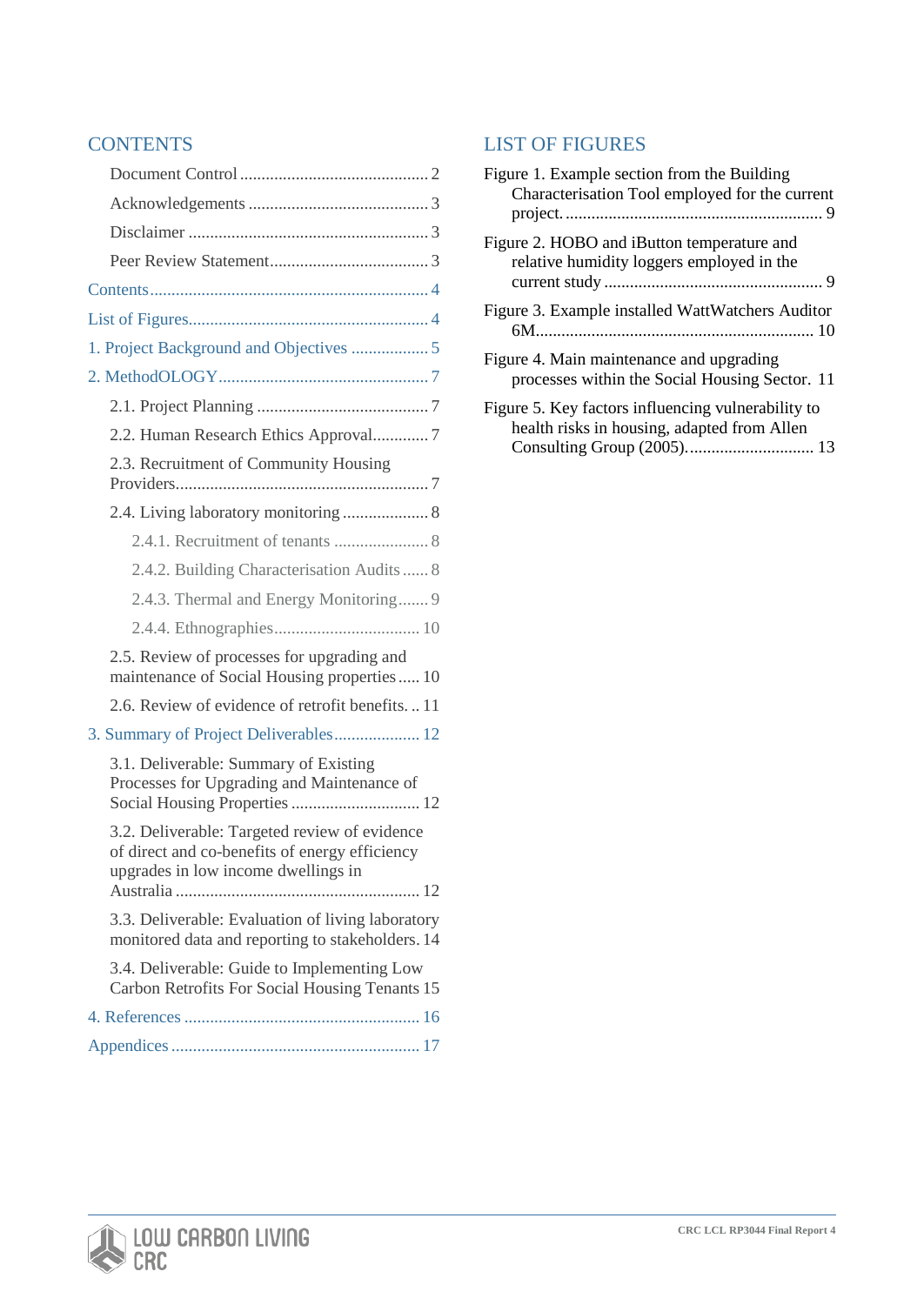# <span id="page-4-0"></span>EXECUTIVE SUMMARY

This report provides a summary of activities completed under the CRC for Low Carbon Living RP3044 'Mainstreaming Low Carbon Retrofits in Social Housing'. This two-year project provided real world evaluation of a range of energy efficiency upgrades undertaken in Social Housing properties around NSW, considering changes in energy consumption, thermal conditions, and tenant perceptions of the upgrade.

The report is structured in the following way:

Section 1 presents the project background and objectives;

Section 2 provides an overview of the methodology employed for the various activities undertaken in the study;

Section 3 gives a concise summary of the key reports and deliverables from the current project.

Full details of the project findings are located in the specific deliverable, included as an appendix to the current reports. The deliverables from the current project were:

- i. A summary of existing processes for upgrading and maintenance of Social Housing properties.
- ii. A targeted review of evidence of direct and cobenefits of energy efficiency upgrades in lowincome dwellings in Australia.
- iii. Detailed monitoring and evaluation reports for the installation of energy efficient technologies in a sample of Social Housing properties, Technologies assessed include reverse cycle air-conditioning, heat pump hot water systems, wall insulation and double-glazing.
- iv. A Guide to Implementing Low Carbon Retrofits For Social Housing.

# 1. PROJECT BACKGROUND AND **OBJECTIVES**

In late 2016, The University of Wollongong Sustainable Buildings Research Centre commenced a project designed to assist community and public housing providers to embed and optimise low carbon retrofits and refurbishments into their property maintenance and upgrading processes. The project, Mainstreaming Low Carbon Retrofits in Social Housing, aimed to assist social housing providers to implement costeffective upgrades to their housing stock to improve energy efficiency and thermal comfort.

The key research objectives of the current project were to determine:

- 1. What is the current energy performance of the community housing stock, in terms of base building energy performance, tenant practices, and thermal comfort?
	- a) What is the current performance of community and public housing stock, particularly with respect to parameters that influence the balance between energy consumption and the health and well-being of tenants?
	- b) What are the everyday energy practices that make a house a home for community housing tenants?
	- c) What energy dilemmas are faced by community housing tenants?
- 2. What are the current practices and tools used by community and public housing providers to assess their existing building stock (at both portfolio and individual building levels) for purposes for retrofit and renovation?
	- a) How can these processes and tools be improved, particularly with respect to facilitating the uptake and implementation of low carbon community housing improvements?
	- b) What are the needs of Social Housing Providers in relation to retrofits and upgrades and how can this project best support them in relation to low carbon retrofits and upgrades?
- 3. What are the specific and overall quantitative and qualitative direct and co-benefits that flow from low carbon and energy efficiency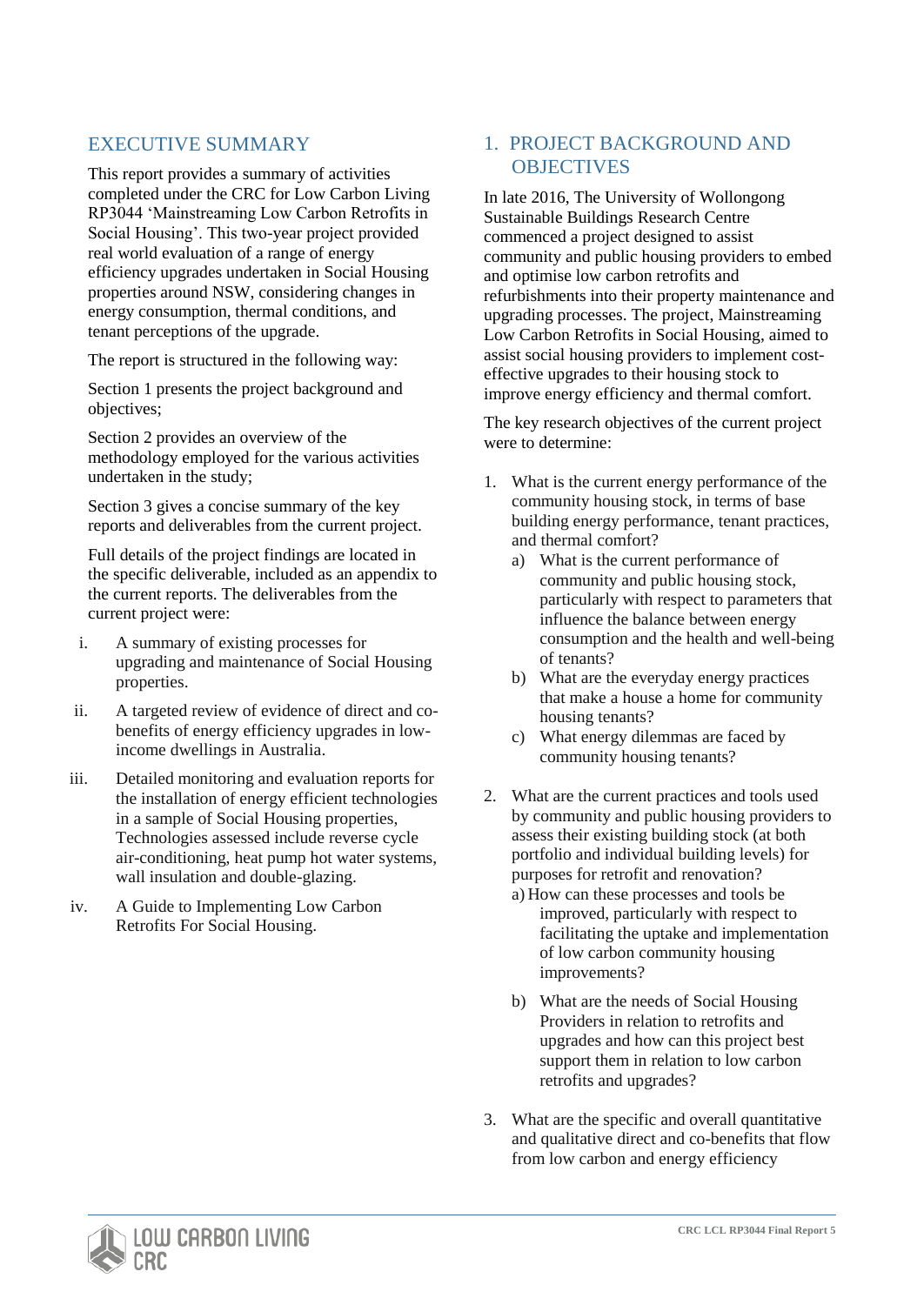upgrades to public and community housing (to tenants, providers and government)?

In order the answer these research questions, the project consisted of three main activities, namely:

- Activity 1: Assess the business case for low carbon retrofits in Social Housing. This activity included a review of existing processes for the upgrade and maintenance of Social Housing properties, as well as a review of the existing evidence base regarding the direct benefits, co-benefits and risks related to implementing energy efficiency upgrades in low income properties.
- Activity 2: Development of resources to support low carbon Social Housing retrofits and refurbishment. This included a co-design process to build on the understanding of existing processes and identify opportunities to support low carbon upgrading. It also included revision of existing auditing and retrofit allocation processes employed by the University of Wollongong (UOW) to develop bespoke resources for the Social Housing sector.
- Activity 3 Living Laboratory implementation and evaluation. The major activity in the current project was the establishment of embedded living laboratories in Social Housing properties, where the internal conditions, energy consumption, and lived experiences of social housing tenants was explored with respect to thermal comfort and energy consumption. This included evaluation of the effectiveness of a range of upgrades implemented under a number of different upgrade schemes.

The work was carried out in close collaboration with several stakeholders, including the NSW Office of Environment and Heritage (OEH), the NSW Land and Housing Corporation (LAHC), and a range of Housing Providers including Evolve Housing, Housing Plus, Housing Trust, and Aboriginal Housing Office. Comment and additional input was sought from other Housing providers as appropriate throughout the course of the project.

Three embedded living laboratories were established to monitor the real-world performance of three upgrade programs. The living laboratory

households were due to receive a low carbon upgrade, and the monitoring project was designed to evaluate the effectiveness of the building upgrades. The monitored properties were in Port Kembla, Western Sydney, and the NSW Central and North West regions. The buildings studied were due to be upgraded under one of three concurrent retrofit programs:

- NSW OEH Home Energy Action (HEA) program: HEA is a \$76.8 million energy efficiency assistance program that helps low income households reduce their energy bills, including a partnership with community housing providers to upgrade community housing properties (HEA properties were in Western Sydney, and Central and North West NSW).
- NSW Department of Industry Port Kembla Community Investment Fund (PKCIF): As part of a consortium with UOW, the Community Housing provider Housing Trust received funding to upgrade the energy efficiency of their community housing properties in the Port Kembla suburb.
- NSW Land and Housing Corporation (LAHC) were undertaking a project to remove asbestos external wall cladding from their public housing properties in the central west NSW. This work included the installation of new external wall cladding and retrofitting wall insulation. Double-glazing was also piloted in three homes (LAHC properties were in Central West of NSW).

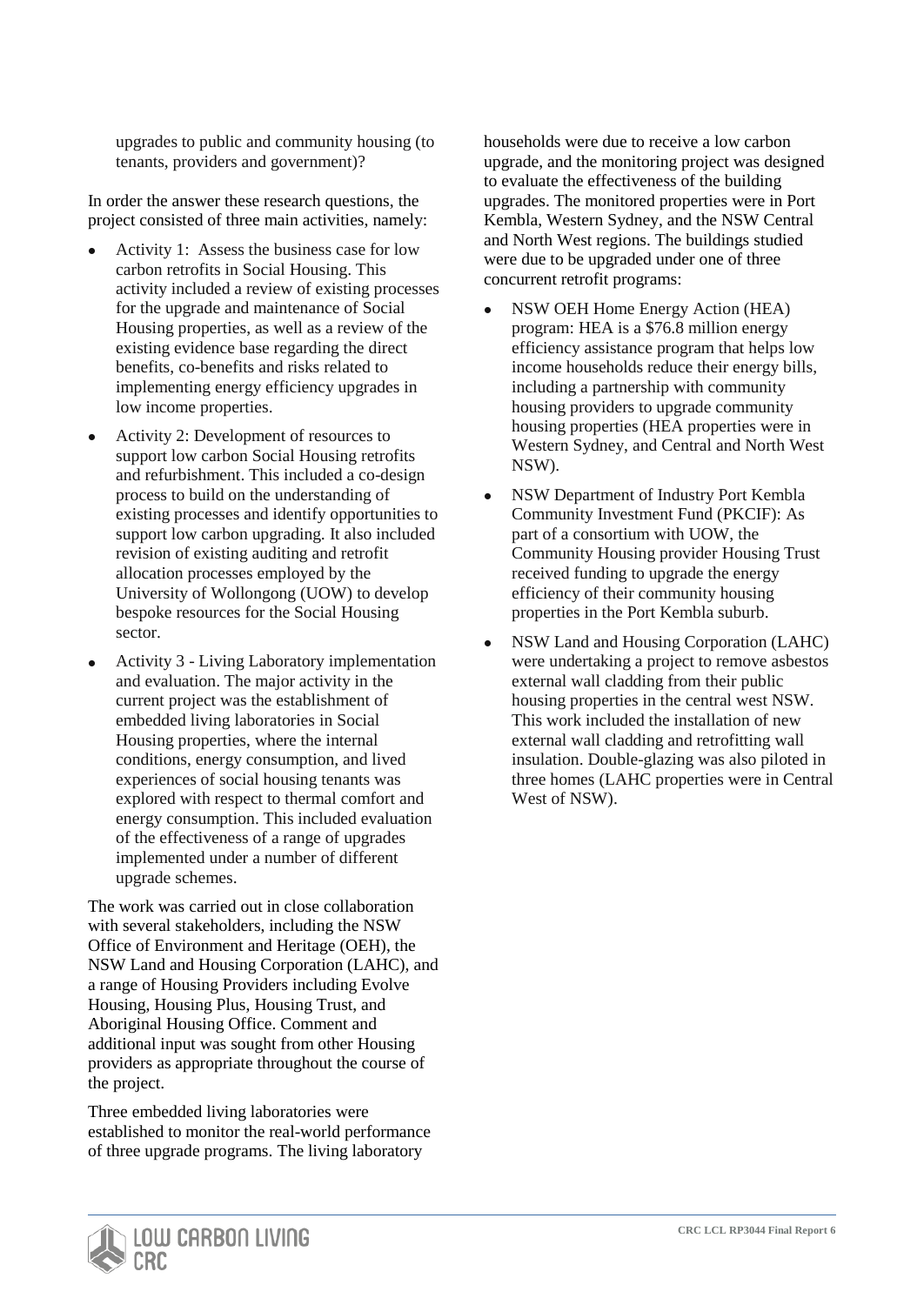# 2. METHODOLOGY

## 2.1. Project Planning

Following project inception, a detailed project plan was created, including an expected work breakdown structure, and task timeline. A draft project plan was presented to the steering committee at the initial steering committee meeting to facilitate project co-design with the utilisation partners. Numerous changes were made to the project plan considering discussions, particularly discussion regarding the existing maintenance processes utilised by LAHC and other Housing Providers, and the potential utilisation of tools that may arise from the current project. A live project planning document was maintained throughout the life of the project, to capture major changes.

# 2.2. Human Research Ethics Approval

The research protocol for all relevant research activities was reviewed and approved by the UOW Human Research Ethics Committee (HREC). Two separate protocols were approved for:

- i. The in-home energy assessment, monitoring and interviews with social housing tenants (UOW reference: HREC 2016/967), and
- ii. Interviews with social housing asset managers and executives to understanding existing tools, processes, and needs (UOW reference: HREC 2017/548).

Numerous amendments were made to the protocols over the course of the project, most notably to allow for the inclusion of Aboriginal Housing as a living laboratory.

## 2.3. Recruitment of Community Housing Providers.

A major activity in the early stages of the project was to recruit Housing Providers to participate in the Living Laboratory activity and support the research team in the recruitment of participants.

Whilst the current project has provided useful information for evaluation of the effectiveness of the various upgrade programs outlined in Section [0,](#page-4-0) the evaluation was not included as an integral part of the upgrade programs development. This introduced numerous challenges and constraints

that had to be negotiated in the current project. Initial discussion had been held during project proposal development with several housing providers considering upgrades regarding potential involvement with the current project.

Housing Providers were not required to support the project financially, and the individual involvement of Housing Providers was negotiated on a case-bycase basis.

Discussions were held with numerous Housing Providers to establish interest and willingness to participate, and then determine whether an effective evaluation could be made with the implementation constraints. In several cases, Housing Providers were not willing to participate due to concerns regarding delivery of the upgrades within the OEH contractual timeframes. The project team worked closely with the OEH HEA Community Housing team (for providers involved in the HEA program) to allay these concerns, with differing success.

Collaboration agreements were developed to manage the interactions between UOW and the Housing Providers. Collaboration agreements were signed with LAHC, Housing Trust, Housing Plus, Evolve, and the Aboriginal Housing Office.

- LAHC were undertaking a project to remove asbestos external wall cladding from their public housing properties and were retrofitting wall insulation to these properties. As well as the wall-insulation, double-glazing was trialled in three properties that were being monitored, as a direct result of involvement in the current project. The project timelines were aligned well with the current living laboratory work, and the project team were able to select preferred properties to approach from a relatively large sample. The LAHC Manager of Environmental Sustainability was well engaged with RP3044 and acted as chair of the Project Steering Committee.
- Housing Trust were engaged with the current project through the Sustainable Port Kembla Project. Funding was awarded to a consortia including UOW to upgrade the energy efficiency of a small number of Housing Trust Community Housing properties. These were upgraded based on recommendations arising from an in-depth home-energy assessment completed by the UOW research team, as well

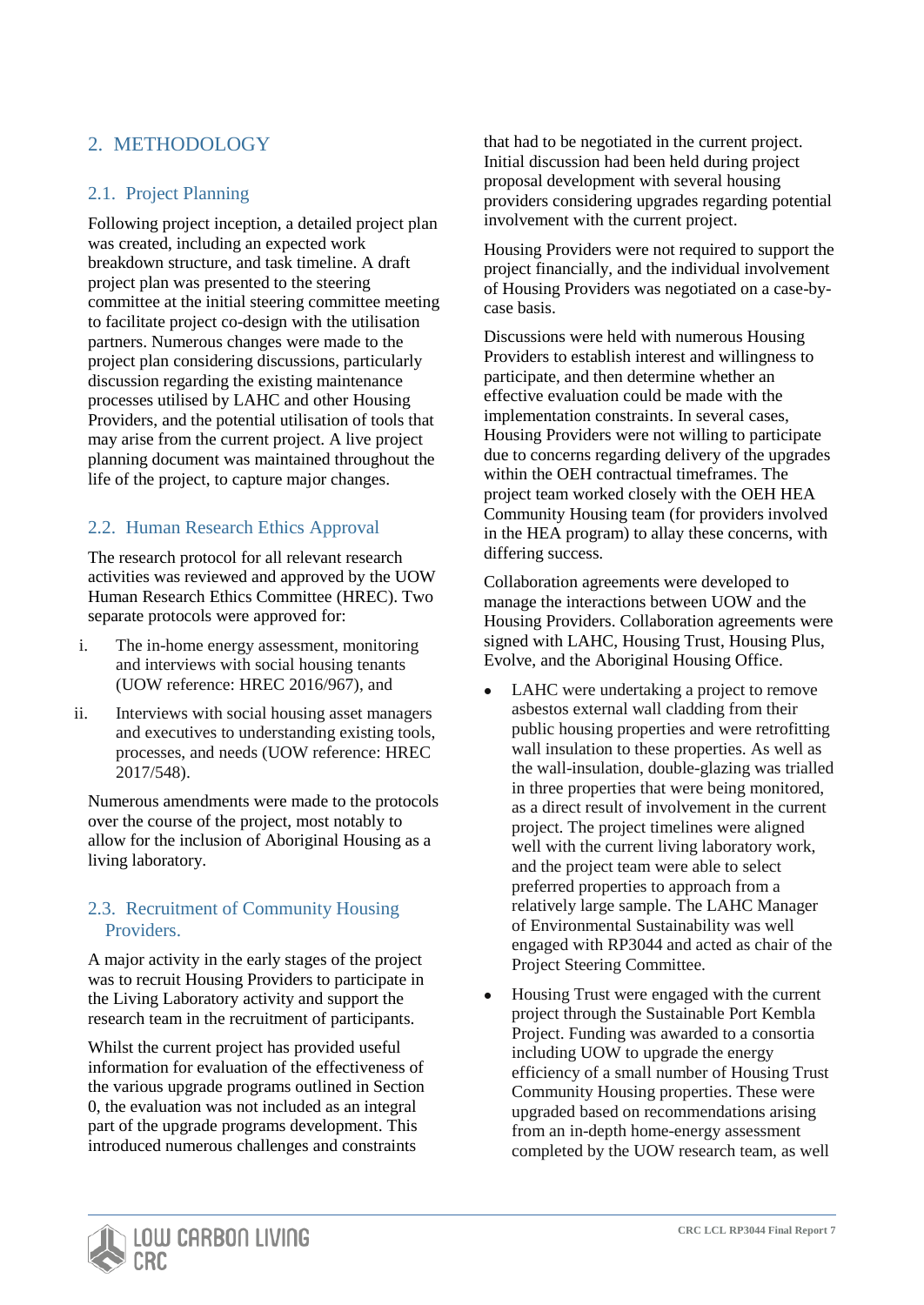as ongoing engagement with both the Housing Provider and the tenants. High staff turnover at the Housing Trust over the project life was a key challenge for this living laboratory.

 Housing Plus, Evolve and Aboriginal Housing Office were all participants in the OEH Home Energy Action program. Evolve properties received a Heat Pump hot water system upgrade; Housing Plus properties received an efficient air conditioner as a source of winter heating, and Aboriginal Housing Office properties received an efficient air conditioner and solar photovoltaic system, along with ancillary works. In all three cases, the monitoring and evaluation project had to be adjusted to accommodate the retrofit implementation timeframes, typically resulting in short pre-retrofit evaluation periods.

A recurring issue throughout the current project was the high rate of staff turnover within Housing Providers. The project was often reliant on a single contact within an organisation, and turnover of the key staff created many difficulties. This appears to be a common issue in the Community Housing sector.

## 2.4. Living laboratory monitoring

#### 2.4.1. Recruitment of tenants

Recruitment of the householders for this study was undertaken in collaboration with the relevant Housing Providers. The process followed in each case varied based on the level of engagement of the providers, and the specific contexts (e.g. location of living laboratory, ability to contact tenants). The typical recruitment process was as follows:

- The Housing Provider identified a list of properties that were scheduled for upgrade. UOW identified preferred properties and properties to exclude, based on attributes such as location and available fuel sources (preference for electric only households).
- UOW or the Housing Provider sent a letter to all properties not excluded by UOW informing them of the monitoring project and providing an opportunity for the tenant to opt-out of further contact or involvement in the study.
- The Housing Provider supplied UOW with a list of contact details for tenants who were scheduled to receive an upgrade.
- The UOW project team mailed a participant information sheet (PIS) to tenants and followed up with a phone call to verbally explain the project, and the PIS.
- A follow up scheduling phone call was completed prior to the home energy assessment visit to confirm interest, answer any questions raised in the PIS and arrange the home visit.
- Home visits were then completed. At the commencement of the home visit a summary of the key points in the PIS were provided to the tenants, and the detail contained in the consent form (included in Appendix A) was explained to the tenants. The home energy assessment commenced when signed consent was received from the tenant. Tenants who did not agree to complete the home assessment were excluded from further contact.
- At the end of the home energy assessment, and again at the end of the monitoring period, tenants were supplied with \$50 gift card as a token of appreciation for their involvement in the study.

#### 2.4.2. Building Characterisation Audits

A home energy assessment was undertaken in all buildings which participated in the study. The data collected included building physical and thermal characteristics, occupant behaviours and preferences, and major systems and appliances in the houses. Photographs of key items were taken for validation of collected data. A revised version of UOW's Building Characterisation Tool (BCT), developed during the Energy+Illawarra Project (Cooper et al., 2016), was created for the current project to collect the audit information.

The original BCT tool was a comprehensive surveying tool which combined physical inspection of important building attributes with an in-depth home-owner questionnaire. The current project team revised the BCT to better suit the social housing sector. More focus was placed on building physical features, and efforts were made to shorten the audit time from  $\sim$  2 hours to  $\sim$  1 hour. The tool was implemented in html and accessed onsite using tablet computers.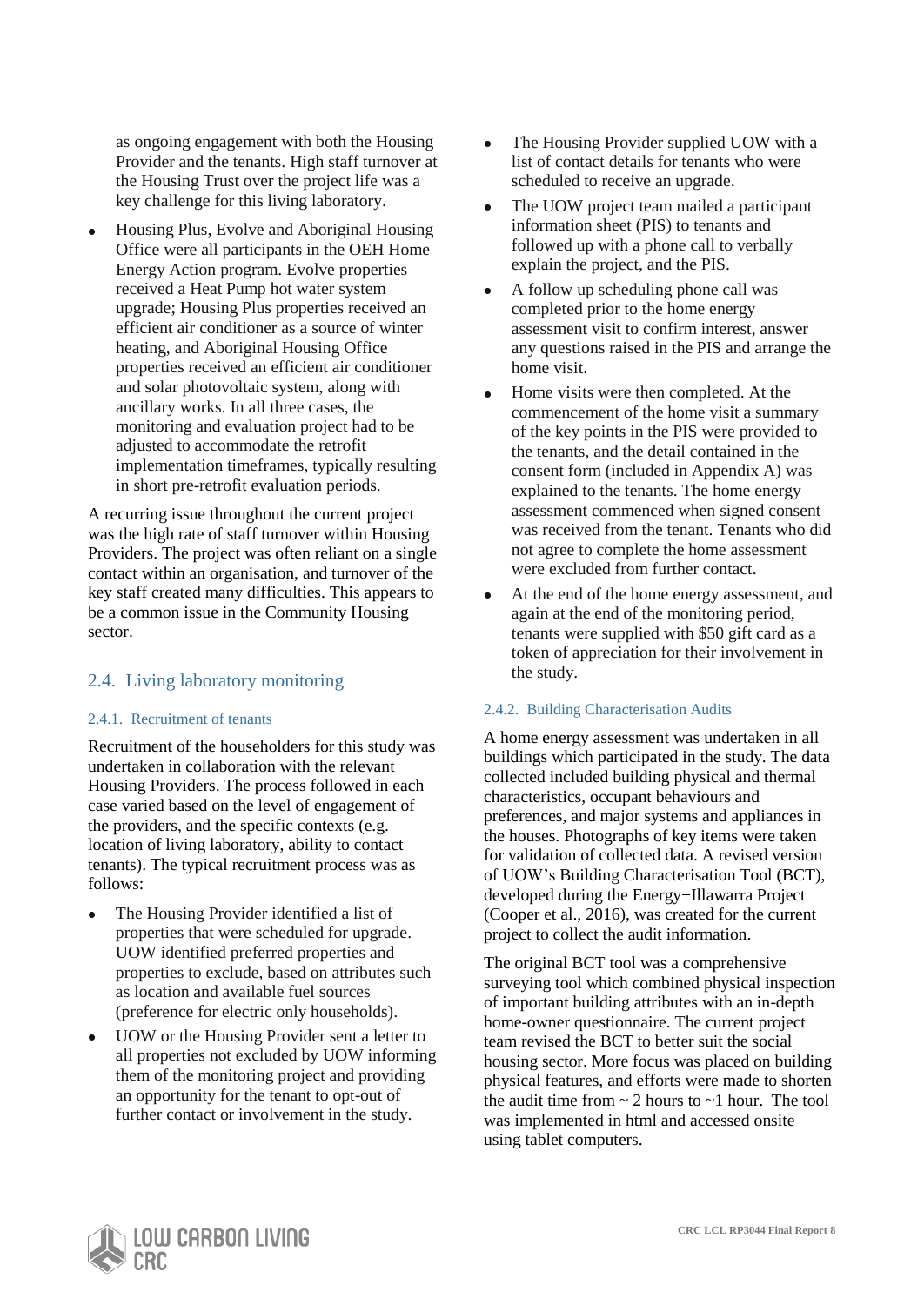The BCT used in the current project captured relevant data from discussions with the occupants. The second section of the tool collected information on occupant practices. A comments section was also provided for the auditor to capture any additional comments such as "we are home most of the time but out Wednesday afternoons for shopping". The remaining sections of the tool recorded information regarding the building structure and major appliances used in the dwelling. Full details of the assessment tool are included as Appendix 3.

| SUSTAINABLE<br>BUILDINGS<br>RESEARCH<br><b>UNIVERSITY OF</b><br>合资金<br><b>SBRC</b><br><b>Building Characterisation Tool v0.1</b><br>WOLLONGONG                                           |                                            |         |                                             |                    |       |               |          |                 |                   |
|------------------------------------------------------------------------------------------------------------------------------------------------------------------------------------------|--------------------------------------------|---------|---------------------------------------------|--------------------|-------|---------------|----------|-----------------|-------------------|
| <b>Submit</b>                                                                                                                                                                            | Occ.                                       | Time D. | Gen. B.                                     | Maj. Ap.           | Conc. | Eval.         | Refl.    |                 |                   |
|                                                                                                                                                                                          | <b>General Building Inspection</b>         |         |                                             |                    |       |               |          |                 |                   |
| This section will involve an inspection of both the inside and outside of the building. Explain to                                                                                       |                                            |         |                                             |                    |       |               |          |                 |                   |
| the participant that you wish to have a brief walk around the home to get orientated. Request                                                                                            |                                            |         |                                             |                    |       | <b>Submit</b> |          |                 |                   |
| that they escort you around the home, but make it clear that this is at their discretion,<br>particularly if mobility challenges are present.                                            |                                            |         |                                             |                    |       |               | Occupant |                 |                   |
| If any rooms are unavailable to enter, this is perfectly ok simply ask the participant what type of<br><b>Time Diary</b><br>room it is (eg. bedroom) and note this down in the comments. |                                            |         |                                             |                    |       |               |          |                 |                   |
|                                                                                                                                                                                          | <b>General Build</b><br><b>Quick Links</b> |         |                                             |                    |       |               |          |                 |                   |
|                                                                                                                                                                                          | <b>Exhausts</b>                            |         | <b>Windows</b>                              | <b>Walls/Doors</b> |       | <b>Floors</b> |          | <b>External</b> | Major Appl.       |
| Conclusion<br><b>Room Count:</b>                                                                                                                                                         |                                            |         |                                             |                    |       |               |          |                 |                   |
|                                                                                                                                                                                          |                                            |         |                                             |                    |       | Evaluation    |          |                 |                   |
| No. of Storeys:                                                                                                                                                                          |                                            |         |                                             |                    | $-1$  |               |          |                 | <b>Reflection</b> |
| No. of Bedrooms:                                                                                                                                                                         |                                            |         |                                             | $-1$               |       |               |          |                 |                   |
| $-1$<br>No. of Living Rooms                                                                                                                                                              |                                            |         |                                             |                    |       |               |          |                 |                   |
| $-1$<br>No. of Dining Rooms                                                                                                                                                              |                                            |         |                                             |                    |       |               |          |                 |                   |
|                                                                                                                                                                                          |                                            |         |                                             |                    |       |               |          |                 |                   |
| <b>Lighting Inspection:</b>                                                                                                                                                              |                                            |         |                                             |                    |       |               |          |                 |                   |
| <b>Living Spaces:</b>                                                                                                                                                                    |                                            |         | What Is The Major Lighting Type In The Main |                    |       |               |          |                 |                   |
| CFL<br>Fluoro<br>Halogen                                                                                                                                                                 |                                            |         |                                             |                    |       |               |          |                 |                   |

Figure 1. Example section from the Building Characterisation Tool employed for the current project.

The tool collected information organised in the following sections:

- 1. Occupant questions: house and energy usage information as reported by the occupant;
- 2. Time diary: how the occupant used the home, including typical daily, weekly and seasonal variations;
- 3. General Build: the main construction details for the house;
- 4. Major Appliances: capturing the relevant details of the main energy consuming appliances in the property; and
- 5. Evaluation: which provided an on-site assessment of the appropriateness of a range of typical retrofit options.

#### 2.4.3. Thermal and Energy Monitoring

Thermal and energy monitoring was used to determine actual thermal conditions in the home, and to identify when major appliances were in use. Temperature and relative humidity were recorded in several locations around the homes. Two sensors were employed in the current study:

- HOBO UX100-003 temperature and relative humidity data loggers. These sensors were configured to log temperature and relative humidity at 20-minute intervals. Logger datasheet is included as Appendix 2.
- MAXIM iButton temperature and temperature/humidity data loggers (DS1922L/DS1923). These sensors were configured to log temperature and/or relative humidity at 1-hour time intervals.



Figure 2. HOBO and iButton temperature and relative humidity loggers employed in the current study

The HOBO logger was installed in the main living area (the area the tenant reported spending the most time), and the iButtons were distributed around the house. Typically, temperature iButtons were installed in the master bedroom, second bedroom or second living area, and temperature/humidity iButtons were installed in the bathroom. In houses where there was mould present the temperature/humidity iButton was placed in the location where the issue was identified.

Energy consumption was monitored using WattWatchers Auditor 6M energy monitors. The device measures electricity consumption on six (6) circuits at the dwelling distribution board. The device was configured to measure energy consumption at one (1) minute intervals, by default the device also logs consumption at five (5) minute intervals (the five-minute data is stored locally for 30 days). A licensed electrician installed the device in the property's distribution boards. Energy consumption data was also requested from the energy distributors for those monitored properties for which consent was received from the 1st Jan 2017 to the 15th October 2018.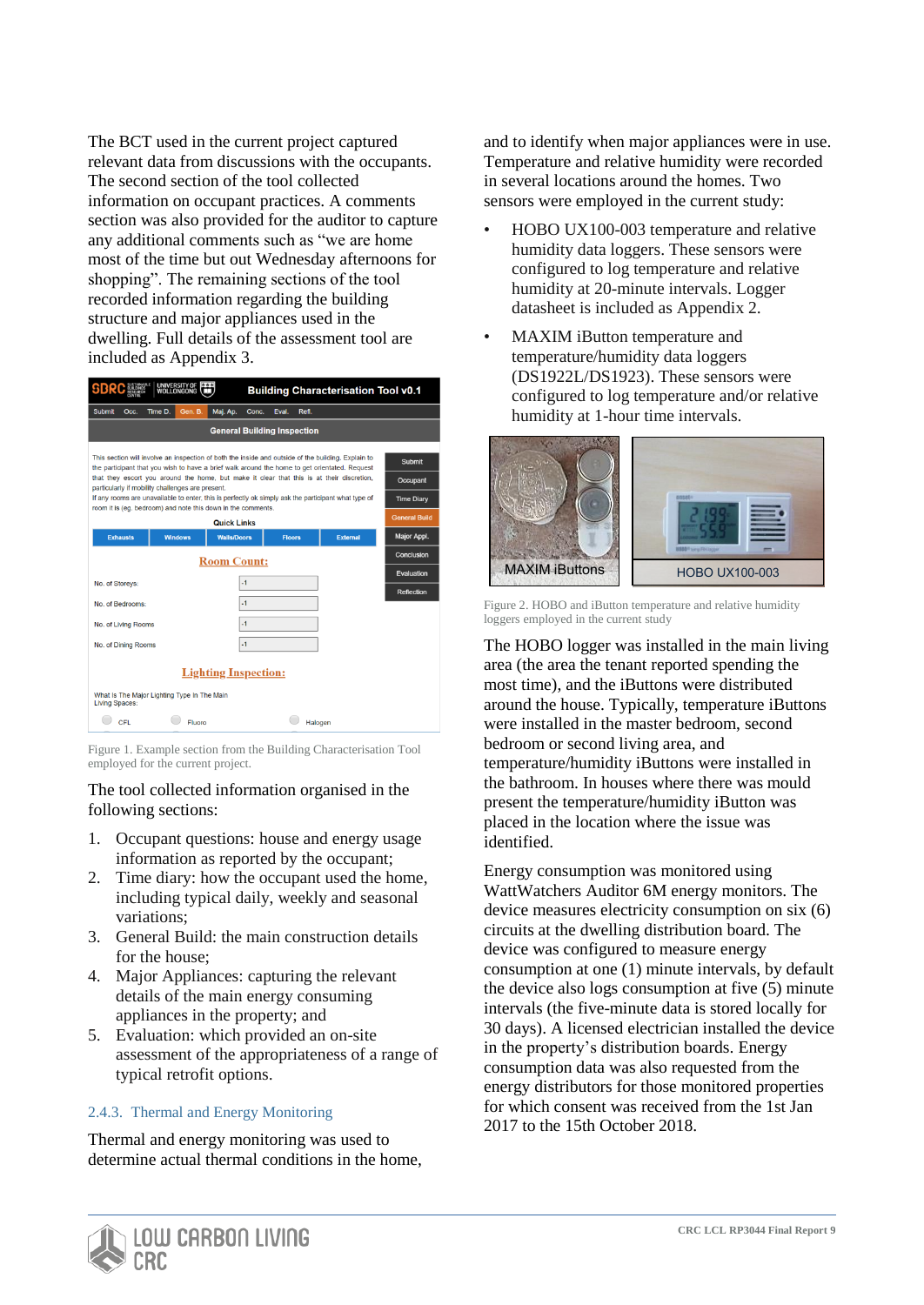

Figure 3. Example installed WattWatchers Auditor 6M

Half-hourly external weather data was downloaded from the Bureau of Meteorology (BOM) website. Observations were downloaded for all the Australian weather stations using an automatic script to create a complete dataset of the weather data available online. Data from six stations were used for the current study. More information and further details on the location of each station can be found on the BOM website.

#### 2.4.4. Ethnographies

For a subsample of Living Laboratories, participants were approached regarding interest in involvement in ethnographies during the home energy audits. Tenants were invited to participate in a one-hour semi-structured interview, to sketch a floor plan of their home, to complete a Home Energy Diary and to participate in a follow-up conversation of around 40 minutes. The tenants were supplied with a Participant Information sheet with the contact details of the researcher. Appointments were made at a time and place convenient for the tenant. This was usually in their home or at a local café. Tenants agreed to participate and received a \$50 shopping voucher to compensate them for their time at commencement of the project and another voucher on completion.

The semi-structured interview was designed to gather information from the tenant about how they make their homes welcoming, safe and comfortable while still being aware of the cost of energy. The questions investigated five themes:

- Getting to know you;
- Socialising;
- How they warmed the home in winter and cooled it in summer;
- How the home was ventilated; and

• Concerns about their energy costs. Participants had a chance to ask the researcher any questions about the project before signing a consent form that acknowledged what data would be collected, how it would be stored, how their privacy would be protected and how the data would be utilised and disseminated. All interviews and follow up conversations were audio recorded and transcribed.

At the conclusion of the interview participants were supplied with a floor plan of their home and invited to colour areas of the home that were hot in summer, cold in winter, to trace air-flow pathways and identify the presence of mould (if any). In addition to the mapping activity, The Home Energy Diary provided a place for participants to record their daily energy practices over a two-week period. They were asked to record the times they turned on and off appliances, opened and closed doors and windows, and to reflect on their health and emotional well-being in relation to their energy costs. The diaries included space to provide sketches, doodles or diagrams to illustrate their practices.

A round of follow-up conversations were conducted after the energy efficiency upgrades had been undertaken. The follow up conversation utilised the data collected from the first interviews, maps and Home Energy Diaries and provided an opportunity to identify impacts of the project including perceived changes to comfort and health, altered energy practices, concerns about energy costs, and social and emotional well-being. Participants were invited to complete a further Home Energy Diary.

Narrative and discourse analysis was conducted using Nvivo 11 qualitative software and inductive and deductive coding were employed on transcribed interview and conversational data. Maps and diaries were comparatively analysed allowing links and commonalities to be traced across the different data sources.

## 2.5. Review of processes for upgrading and maintenance of Social Housing properties

An interim report was prepared which focused on developing clarity regarding the system in which Social Housing providers currently operate, and the processes and practices employed to meet current maintenance requirements. A review of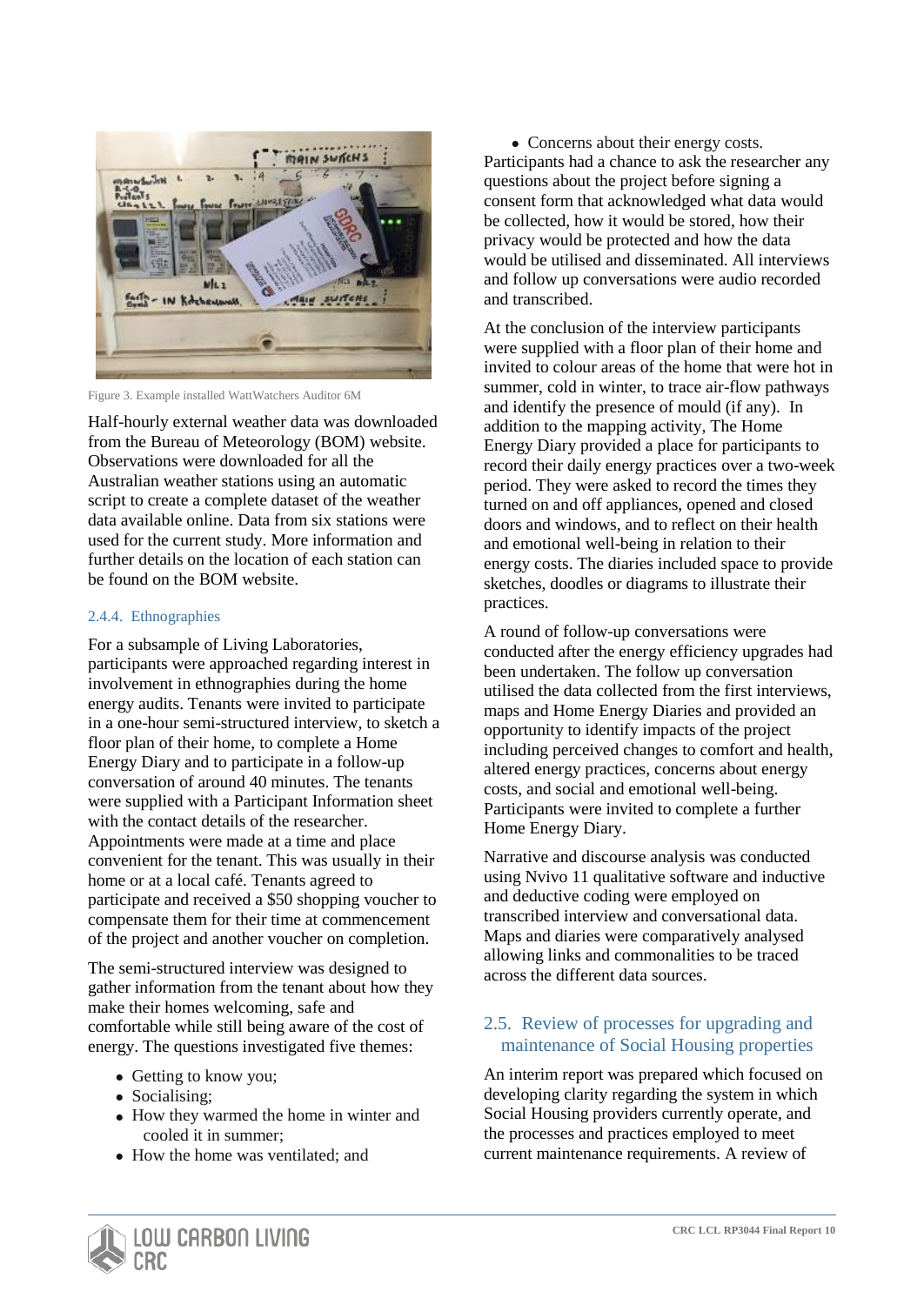

<span id="page-10-0"></span>Figure 4. Main maintenance and upgrading processes within the Social Housing Sector.

relevant literature, specifically including regulatory and other maintenance obligations and existing guidance for the sector was completed, and this was supplemented with a series of interviews with stakeholders in the Social Housing sector. Preliminary opportunity identification was undertaken recording possible future uses for outcomes from the current project, and best way to support the uptake of low carbon upgrades in this sector. The findings and opportunities identified in this report were considered in a workshop with the RP3044 steering committee, as well as invited representatives from a number of engaged CHPs. The development of a simple guide to low carbon retrofitting in social housing, providing a summary of options, current evidence and relevant case studies was identified through this process as a relevant output from the current project, which could be expected to be well utilised within the sector.

# 2.6. Review of evidence of retrofit benefits.

A second interim report was prepared which provided a targeted review of studies that have examined the effects of energy efficiency interventions for low income properties. The report presented finding related to the direct benefits to be expected to result from a range of the most commonly applied interventions; the review was limited to studies that had measured real-world impact or were highly relevant simulation studies

in appropriate building types and climates. The current evidence base regarding co-benefits was also reviewed, including the link between low internal temperatures and health risk, exposure to high internal temperatures, housing energy interventions, and health risk, and internal hygrothermal conditions, mould risk and health implications. Differing levels of evidence were found for each of the different health risks. The interim report attempted to distil a large amount of complex information into a concise, usable summary of the current state of research for the Community Housing sector and was used to inform the content of the low carbon implementation resources that was prepared as part of the current project.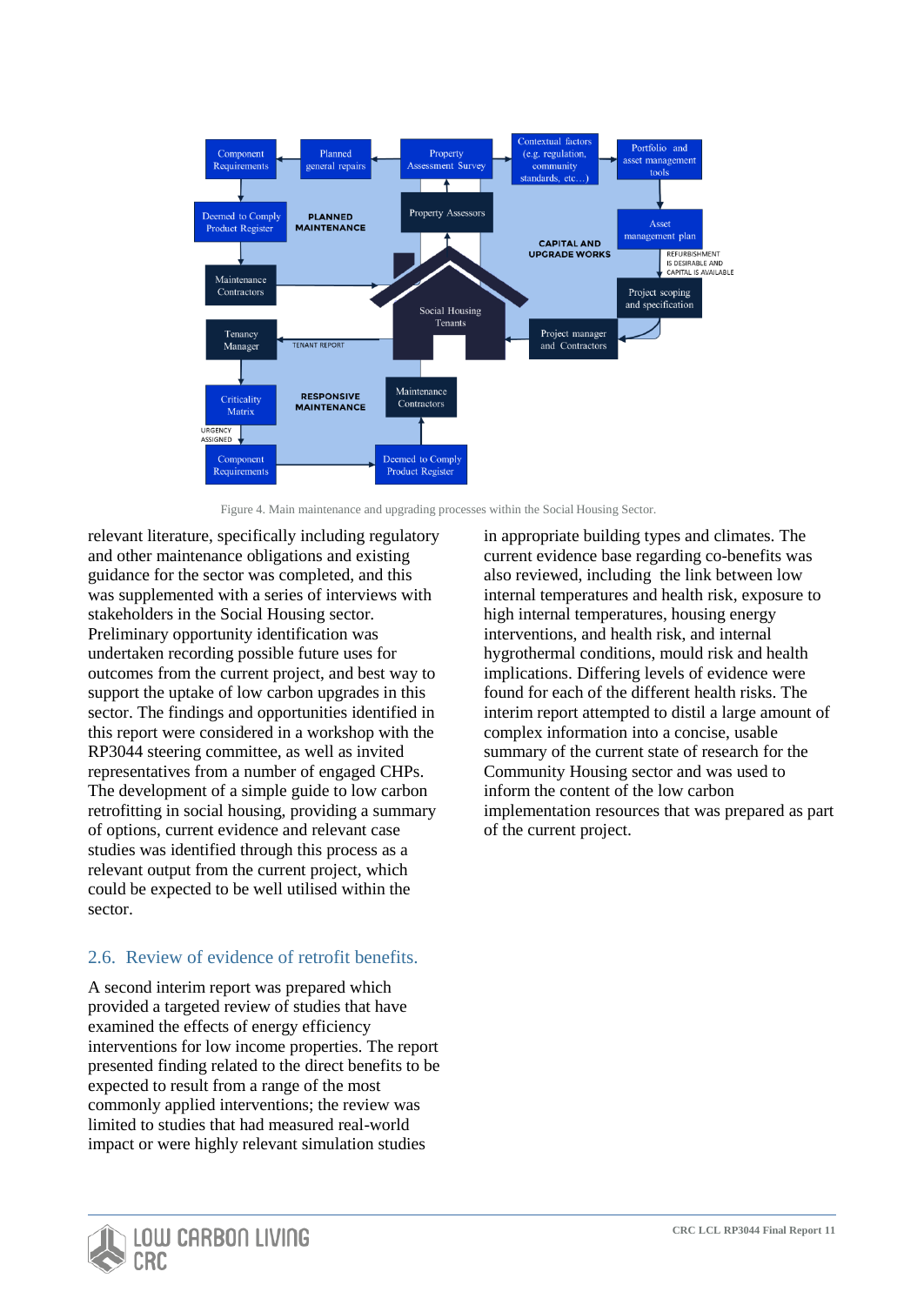# 3. SUMMARY OF PROJECT DELIVERABLES

An executive summary of the various deliverables throughout the RP3044 project is provided below. The full reports are in each case provided as an Appendix to the current report.

## 3.1. Deliverable: Summary of Existing Processes for Upgrading and Maintenance of Social Housing Properties

The summary of existing process for upgrading and maintenance of social housing provided a review of the regulatory and business context in which Public, Community and Aboriginal housing providers operate. A brief outline was provided of the organisational structure of the Social Housing sector in NSW, including key statistics regarding ownership and management status of the various Housing Provider groups, as well as key objectives outlined in the *Future Directions for Social Housing* report.

A review was undertaken of national and state legislation and regulation, as well as FACS standards, which relate to the management of energy efficiency and thermal comfort in Social Housing properties. The typical processes employed by Social Housing providers to meet the obligations were mapped, using published material, interviews and workshop validation. This is shown in [Figure 4.](#page-10-0)

The financial situation of the Social Housing sector was also highlighted. The Social Housing sector operates with tight financial constraints, which has previously been identified as resulting in a substantial maintenance shortfall. The financial context is highly relevant to attempts to mainstream, low carbon retrofits, which typically require increased capital expenditure for upgrading beyond minimum maintenance standards.

Existing external funding opportunities for implementing energy efficiency upgrades were reviewed, and several potential opportunities to support mainstreaming of low carbon retrofitting within the current systems were identified. The relative value and priority of these opportunities was workshopped with the RP3044 steering committee, as well as invited representatives from several engaged CHPs, which informed the RP3044 project plan, as well as future priorities.

## The full interim report is included as Appendix A

## 3.2. Deliverable: Targeted review of evidence of direct and co-benefits of energy efficiency upgrades in low income dwellings in Australia

Low income occupants, and social housing tenants, are highly vulnerable to energy price rises and extreme weather conditions and face specific barriers to accessing energy efficient dwellings and improvements. Further, low income occupants often use little energy and rely on compensatory measures to cope with energy bills, such as minimising the use of heating and cooling. This means that traditional cost-benefit assessments, considering the benefit of utility bill reduction only, are often unfavourable for low income dwellings. However, low income tenants are also the most likely to receive non-energy benefits, or co-benefits, from energy efficiency upgrades.

There has been much research in recent years attempting to quantify the various co-benefits of energy efficiency interventions. There has been a significant focus on health co-benefits, particularly for low income populations. The links between housing and health are complex, although a number of previous reviews have identified a correlation between poor housing and poor health. In the context of health and housing, vulnerability is a function of exposure to unhealthy housing environment, sensitivity to housing environment, and adaptive capacity, as summarised in [Figure 5.](#page-12-0)

More vulnerable groups, such as the sick, the elderly, and the unemployed (all demographics which are more highly represented in social housing than the general population), are more likely to live in poor quality housing. These groups are also likely to spend a greater amount of time at home, exposed to the environment in the home (Thomson *et al.* 2009). Low income groups are also more likely to have a lower adaptive capacity to deal with unhealthy environments.

There have been several high-quality studies and reviews of evidence published in recent years. However, the studies identified and reviewed for the current study were typically from other countries, and it is not clear how applicable the results are to the Australian climate. The targeted review considered the evidence of direct benefits from different energy efficiency measures in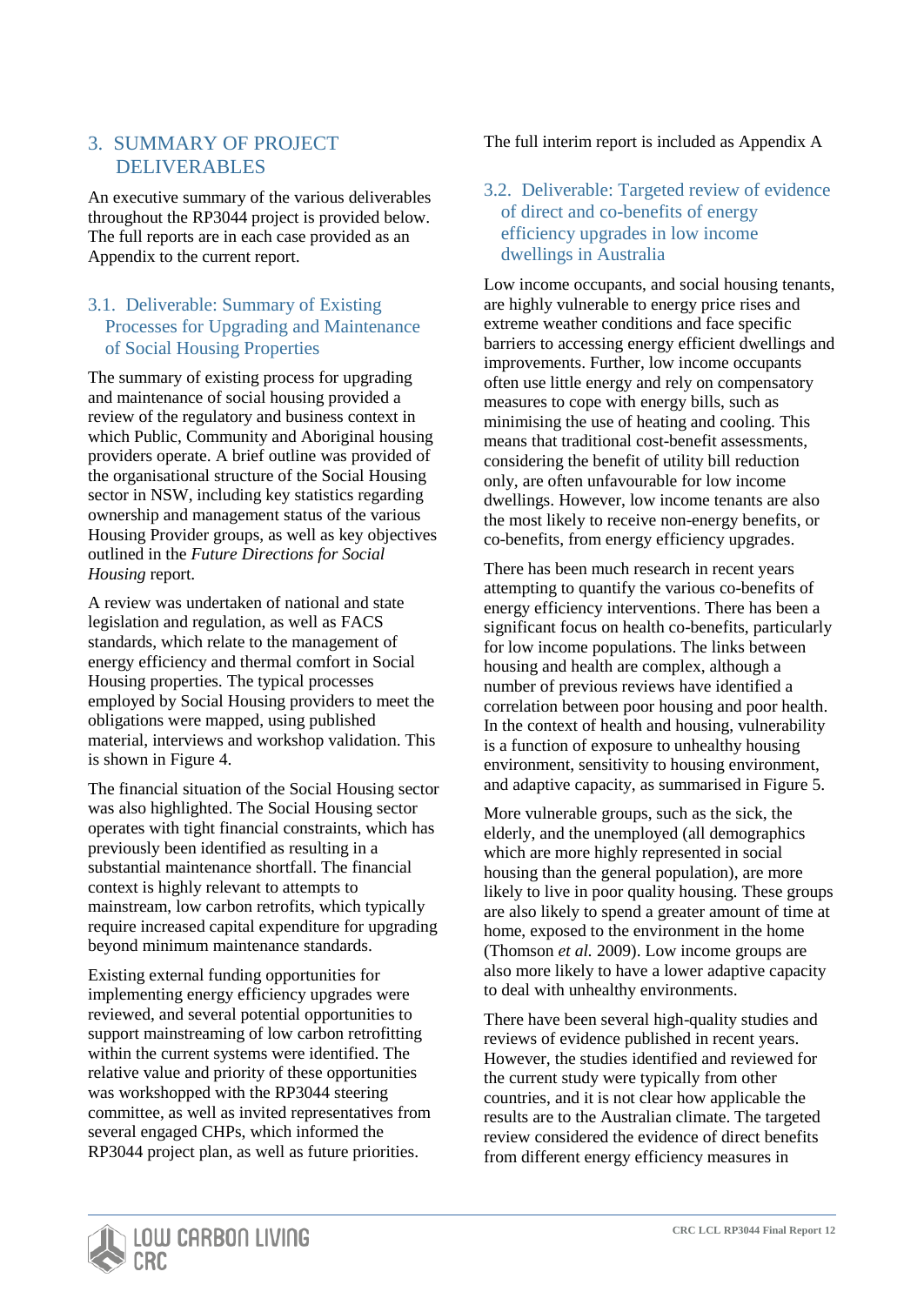Australia, and the evidence for health impacts from improved winter heating, improved resilience to summer heat wave events, and measures to minimise mould and dust mite risk.

Low internal ambient temperatures are likely to be an important issue in Australia. Whilst much of Australia experiences mild winter conditions, Australia experiences a relatively high occurrence of excess winter deaths. This is consistent with previous studies which have linked high excess winter deaths to climates with mild winters; explanatory factors for this in other locations include energy inefficient and difficult or expensive to heat homes, and adaptive behavioural hazard in Australia, responsible for the death of more people than all other natural hazards combined, and low income populations are at greater risk of morbidity and mortality from heat wave events. Major simulation studies have shown that energy efficiency interventions to dwellings would be expected to reduce the health risk of heat wave events in Australia, although, in climates with hot and humid summers, air-conditioning will be increasingly required to maintain a safe indoor thermal environment. However, there is a lack of evidence regarding the direct causal relationship between exposure to heat stress (e.g. as measured by discomfort index) in homes and health outcomes in Australia and the likely impact of



<span id="page-12-0"></span>Figure 5. Key factors influencing vulnerability to health risks in housing, adapted from Allen Consulting Group (2005).

actions (such as winter clothing levels). Highquality reviews have found consistent and increasingly strong evidence that energy efficiency interventions which increase winter warmth may improve the health of occupants, particularly in children, the elderly, and those with pre-existing health issues. In studies where the cost-benefit has been calculated, the health co-benefits vastly outweigh the direct energy benefits. However, there remains significant uncertainty regarding the direct causal pathways linking energy efficiency interventions aimed to reduce winter cold, and health outcomes.

There is less developed evidence regarding the impact of energy efficiency interventions on heatrelated health risk, as compared with low internal temperatures. Heat waves are a major natural

energy interventions.

The risk of mould growth in homes, and therefore negative health outcomes from exposure to mould and dust mites, is closely related to the hygrothermal conditions in a home, particularly the presence of low internal ambient temperatures, and associated condensation. A recently published review of evidence found 'moderate to very lowquality evidence that repairing mould-damaged houses and offices decreases asthma-related symptoms and respiratory infections compared to no intervention in adults.' (Sauni *et al.* 2015). Interventions to reduce mould risk, as opposed to those focused on cleaning and chemical treatment of mould, generally focus on increasing internal ambient temperatures. There is some evidence that heating system improvements, improvements to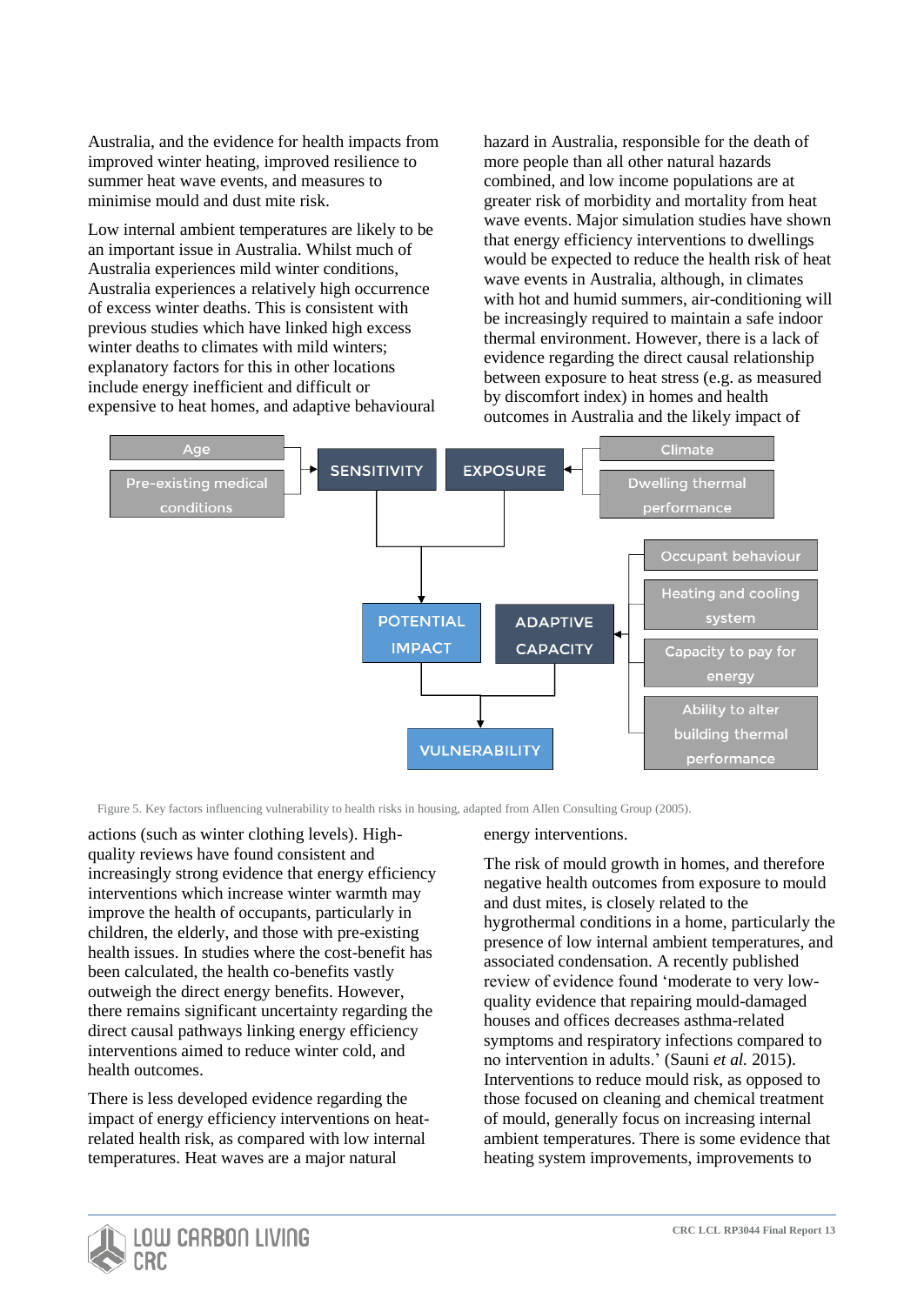insulation, and improved air-tightness and controlled ventilation can reduce mould risk and occurrence, which may result in decreased respiratory illness.

The current targeted review found there is some evidence that low income tenants in social housing in Australia may realise health benefits as a result of energy efficiency interventions, and there is some evidence from international studies that the financial benefits may be substantial. The strongest evidence relates to benefits from increasing winter warmth above identified risk threshold temperatures; there is also evidence of benefits from reducing internal temperatures during summer heat events and reducing the occurrence of mould in homes. However, the link between health outcomes and energy efficiency interventions is exceedingly complex, and there are numerous confounding factors affecting any study in this space. Therefore, the understanding of the exact causal pathways linking energy efficiency interventions and health outcomes, and the relative importance of those pathways, is still limited. Further, there is currently insufficient evidence to make an estimate of the actual financial impact from co-benefits resulting from a specific energy efficiency intervention or package of interventions. There is a need for high quality, randomised controlled trials of interventions in multiple climate zones, such as the recently commenced Victorian Healthy Homes Program (Sustainability Victoria 2018).

The full interim report is included as Appendix B.

## 3.3. Deliverable: Evaluation of living laboratory monitored data and reporting to stakeholders.

A detailed monitoring report was provided to each participating organisation. The monitoring reports included baseline information about the performance of the monitored properties relative to the other monitored properties, as well as to relevant national benchmarks. An evaluation of the energy efficiency upgrades implemented in each property was then presented, using appropriate metrics for the living laboratory. Where available, the findings of the ethnographic research were also presented, including findings related to tenants experience of balancing energy bills, health and

comfort, and the qualitative experience of the upgrade.

The key findings from the baseline evaluation were:

- There was substantial variation in total electricity consumption in the monitored social housing properties. The highest average daily energy consumption was 72 kWh/day in Narrabri, and the lowest was 4 kWh/day in Port Kembla.
- There was substantial variation in electricity consumption relative to the appropriate Australian Energy Regulator benchmark value in the monitored social housing properties. The highest average discrepancy was + 209% in Narrabri, and the lowest was -74% in Bathurst.
- Many properties experienced winter temperatures below the WHO recommended threshold temperature for a substantial proportion of the winter period. Of the 38 properties 22 had a living room temperature below 18  $\degree$ C for over 50% of the winter period.
- Overheating during the summer period was less of an issue in the monitored properties, based on proportion of time outside WHO recommended threshold values. Of the 38 properties 8 were above  $26^{\circ}$ C for over 50% of the summer period.
- The retrofit outcomes were mixed and varied according to location, Housing Provider, implemented upgrade and tenants. The sample size was not sufficient to provide program level evaluation across the various upgrade and climate groups; however, a range of possible outcomes resulting from the various upgrades were reported. In some cases, for instance the Aboriginal Housing Properties in Narrabri, it seems likely that the experience of the monitored properties may not have been reflective of the broader program.
- The tenant experience of living in Social Housing, living in fuel poverty and concerns and anxieties regarding energy costs were regularly reported. Compensatory measures to minimise energy costs were also common.
- Tenant perceptions of the upgrades were varied according to location, housing provider and implemented upgrade.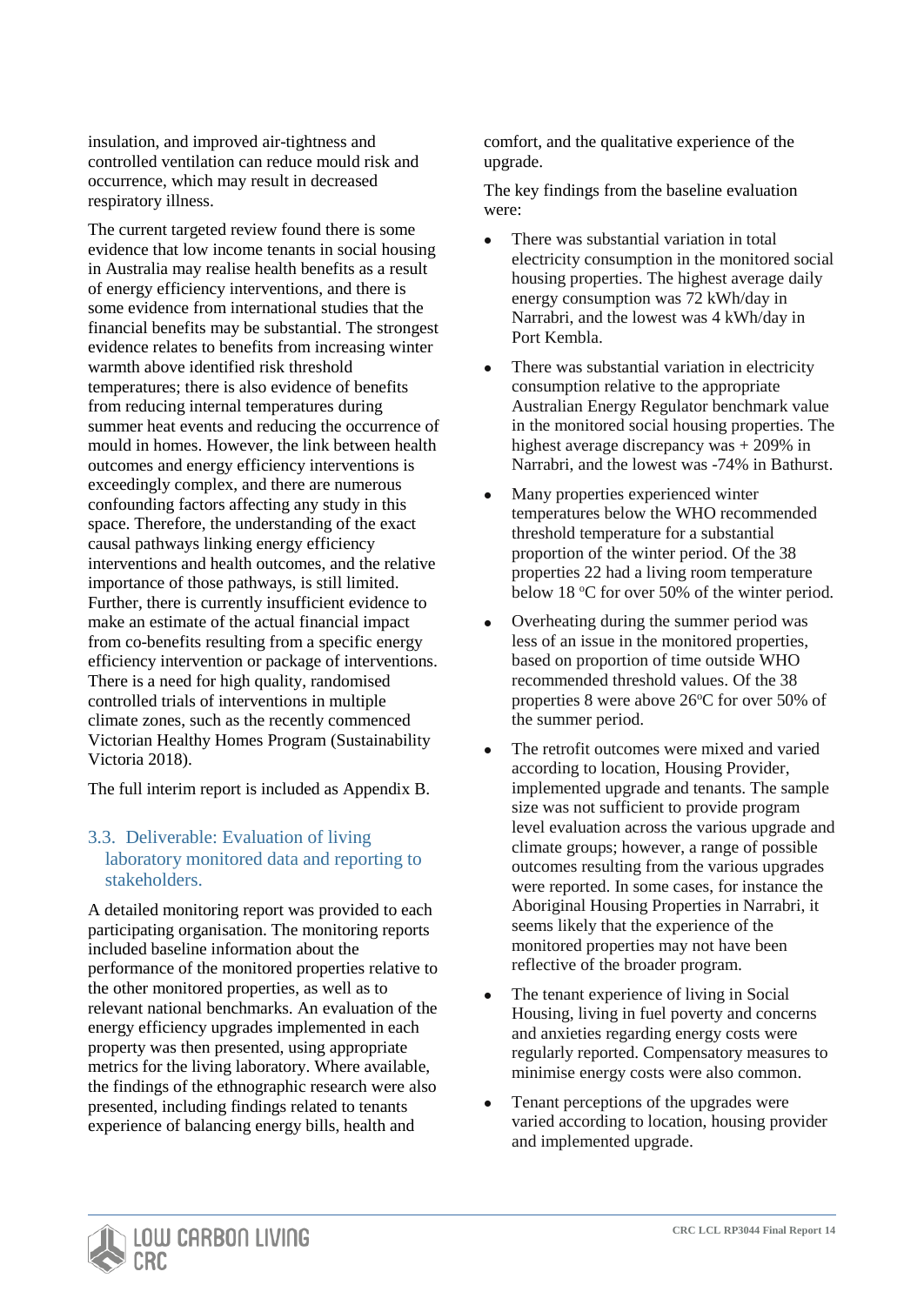Detailed monitoring reports were provided to:

- Land and Housing Corporation, providing evaluation of the effectiveness of wall insulation and double-glazing upgrades;
- Housing Plus, providing evaluation of the effectiveness of the installation of efficient reverse cycle air-conditioners for winter warming;
- Evolve, providing evaluation of the effectiveness of installation of heat pump hot water systems;
- Aboriginal Housing Office, providing evaluation of the effectiveness of efficient air-conditioners to replace inefficient window wall units, alongside photovoltaic panel installation, and;
- Housing Trust, providing evaluation of the effectiveness of a range of bespoke upgrades based on recommendations of a home energy assessment;

The full monitoring reports are available as Appendices C-G

## 3.4. Deliverable: Guide to Implementing Low Carbon Retrofits For Social Housing **Tenants**

A concise guide targeted at Social Housing providers considering implementing upgrades to improve the energy efficiency performance or thermal comfort of dwellings in their stock was prepared as part of the current project. The guide summarises the outcomes of several recent research projects completed nationally by a variety of individuals and organisations. Much of the information presented in the resource was developed specifically for the current project, and additional relevant information was taken from the CRC Low Carbon Living 'Guide to Low Carbon Residential Buildings – Retrofit' which was developed concurrently by UOW. The Guide to Implementing Low Carbon Retrofits for Social Housing Tenants consolidates new and existing information into a targeted, simple to use reference for Social Housing asset managers and others involved in Social Housing upgrades. The new research was focussed on NSW, however many of the recommendations will be relevant throughout Australia. The guide therefore presents concise

information on key considerations for improving energy efficiency in relation to each maintenance process, as well as specific information for some of the key retrofit opportunities.

The full Guide is included as Appendix H.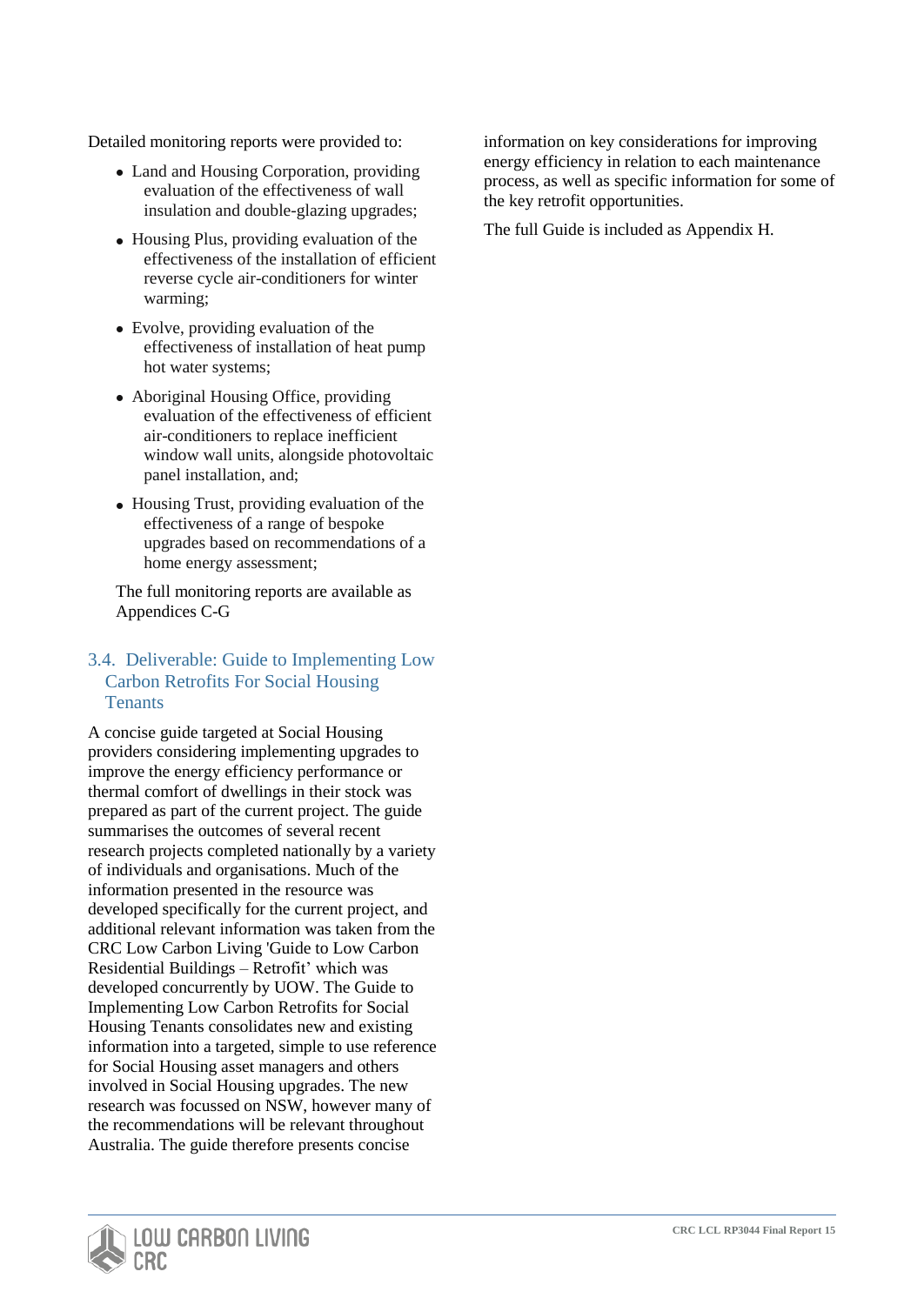# 4. REFERENCES

Thomson, H., S. Thomas, E. Sellstrom and M. Petticrew (2009). "The Health Impacts of Housing Improvement: A Systematic Review of Intervention Studies From 1887 to 2007." American Journal of Public Health **99**(3).

Cooper, P., R. Gordon, G. Waitt, D. Petkovic, N. Burroughs, M. Tibbs, K. Butler, K. Roggeveen, C. McDowell, G. Kokogiannakis, L. L. Gomis and C. Magee (2016). EE3A: Pathways and initiatives for lowincome older people to manage energy: Final Report.

Sauni, R., J. H. Verbeek, J. Uitti, M. Jauhiainen, K. Kreiss and T. Sigsgaard (2015). "Remediating buildings damaged by dampness and mould for preventing or reducing respiratory tract symptoms, infections and asthma." Cochrane Database of Systematic Reviews(2).

Sustainability Victoria (2018). Outcomes evaluation of the Victorian Healthy Homes Program: a staggered parallel group cluster randomised controlled trial assessing the thermal comfort and health benefits of home energy efficiency improvements. Sydney Australian New Zealand Clinical Trials Registry.